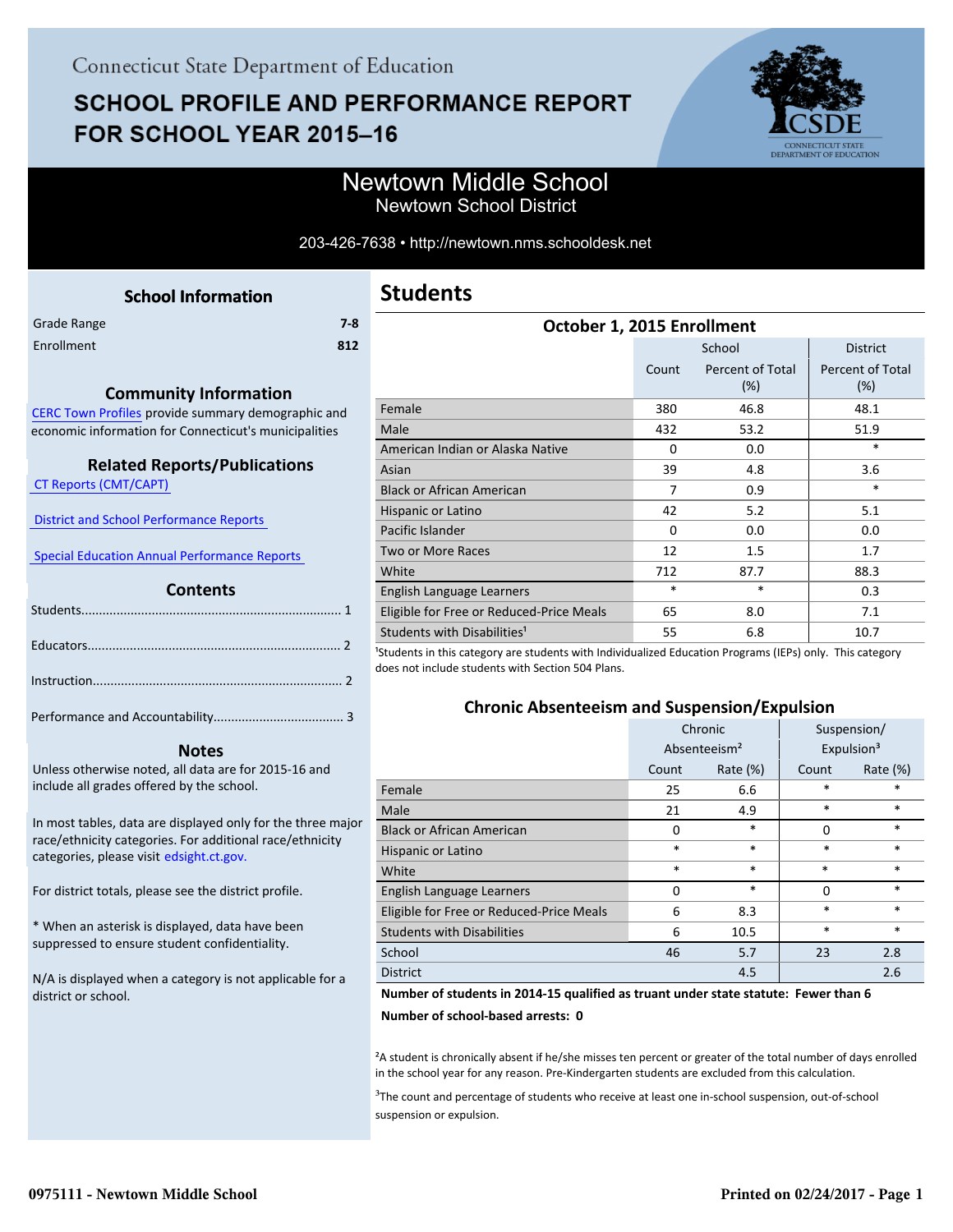# School Profile and Performance Report for School Year 2015-16 Newtown Middle School Newtown School District

### **Educators**

#### **Full-Time Equivalent (FTE)<sup>1</sup> Staff**

|                                                           | <b>FTE</b>  |
|-----------------------------------------------------------|-------------|
| <b>General Education</b>                                  |             |
| <b>Teachers and Instructors</b>                           | 59.3        |
| Paraprofessional Instructional Assistants                 | 1.8         |
| <b>Special Education</b>                                  |             |
| <b>Teachers and Instructors</b>                           | 5.0         |
| Paraprofessional Instructional Assistants                 | 12.8        |
| <b>Administrators, Coordinators and Department Chairs</b> |             |
| School Level                                              |             |
| Library/Media                                             |             |
| Specialists (Certified)                                   | 1. $\Omega$ |
| <b>Support Staff</b>                                      | 0.8         |
| Instructional Specialists Who Support Teachers            | 1.6         |
| Counselors, Social Workers and School Psychologists       | 8.0         |
| <b>School Nurses</b>                                      | 1.6         |
| Other Staff Providing Non-Instructional Services/Support  | 23.6        |
|                                                           |             |

<sup>1</sup>In the full-time equivalent count, staff members working part-time in the school are counted as a fraction of full-time. For example, a teacher who works half-time in a school contributes 0.50 to the school's staff count.

| <b>Educators by Race/Ethnicity</b>         |          |                         |                         |  |  |  |
|--------------------------------------------|----------|-------------------------|-------------------------|--|--|--|
|                                            |          | School                  | <b>District</b>         |  |  |  |
|                                            | Count    | Percent of Total<br>(%) | Percent of Total<br>(%) |  |  |  |
| American Indian or Alaska<br><b>Native</b> | O        | 0.0                     | 0.2                     |  |  |  |
| Asian                                      | 1        | 1.3                     | 0.9                     |  |  |  |
| <b>Black or African American</b>           | O        | 0.0                     | 0.5                     |  |  |  |
| Hispanic or Latino                         | 1        | 1.3                     | 1.6                     |  |  |  |
| Pacific Islander                           | $\Omega$ | 0.0                     | 0.0                     |  |  |  |
| Two or More Races                          | O        | 0.0                     | 0.0                     |  |  |  |
| White                                      | 77       | 97.5                    | 96.9                    |  |  |  |

#### **Classes Taught by Highly Qualified Teachers**²

|                                           | Percent of Total (%) |  |  |  |
|-------------------------------------------|----------------------|--|--|--|
| School                                    | 100.0                |  |  |  |
| <b>School Poverty Quartile: Low</b>       |                      |  |  |  |
| State High Poverty Quartile Schools       | 97.6                 |  |  |  |
| <b>State Low Poverty Quartile Schools</b> | 99.6                 |  |  |  |

<sup>2</sup>Core academic classes taught by teachers who are fully certified to teach in that subject area.

#### **Classroom Teacher Attendance, 2014-15**

|                                             | School | <b>District</b> |
|---------------------------------------------|--------|-----------------|
| Average # of FTE Days Absent Due to Illness | 15.9   | 9.6             |
| or Personal Time                            |        |                 |

# **Instruction and Resources**

| <b>School Schedule</b>                |      |                                  |            |  |  |
|---------------------------------------|------|----------------------------------|------------|--|--|
| Days of Instruction                   | 183  | <b>School Hours for Students</b> |            |  |  |
| <b>Hours of Instruction Per Year</b>  |      | <b>Start Time</b>                | 07:30 AM   |  |  |
| Grades 1-12 and Full-Day Kindergarten | 1028 | End Time                         | $02:02$ PM |  |  |
| Half/Extended Day Kindergarten        | N/A  |                                  |            |  |  |

#### **Students with Disabilities Who Spend 79.1 to** 100 Percent of Time with Nondisabled Peers<sup>3</sup>

|                                | Count  | Rate $(\%)$ |
|--------------------------------|--------|-------------|
| Autism                         | 6      | $\star$     |
| <b>Emotional Disturbance</b>   | $\ast$ | $\ast$      |
| <b>Intellectual Disability</b> | O      | 0.0         |
| Learning Disability            | 20     | 95.2        |
| Other Health Impairment        | 12     | $\ast$      |
| <b>Other Disabilities</b>      | N/A    | N/A         |
| Speech/Language Impairment     | $\ast$ | *           |
| School                         | 42     | 76.4        |
| <b>District</b>                |        | 74.7        |

³Ages 6-21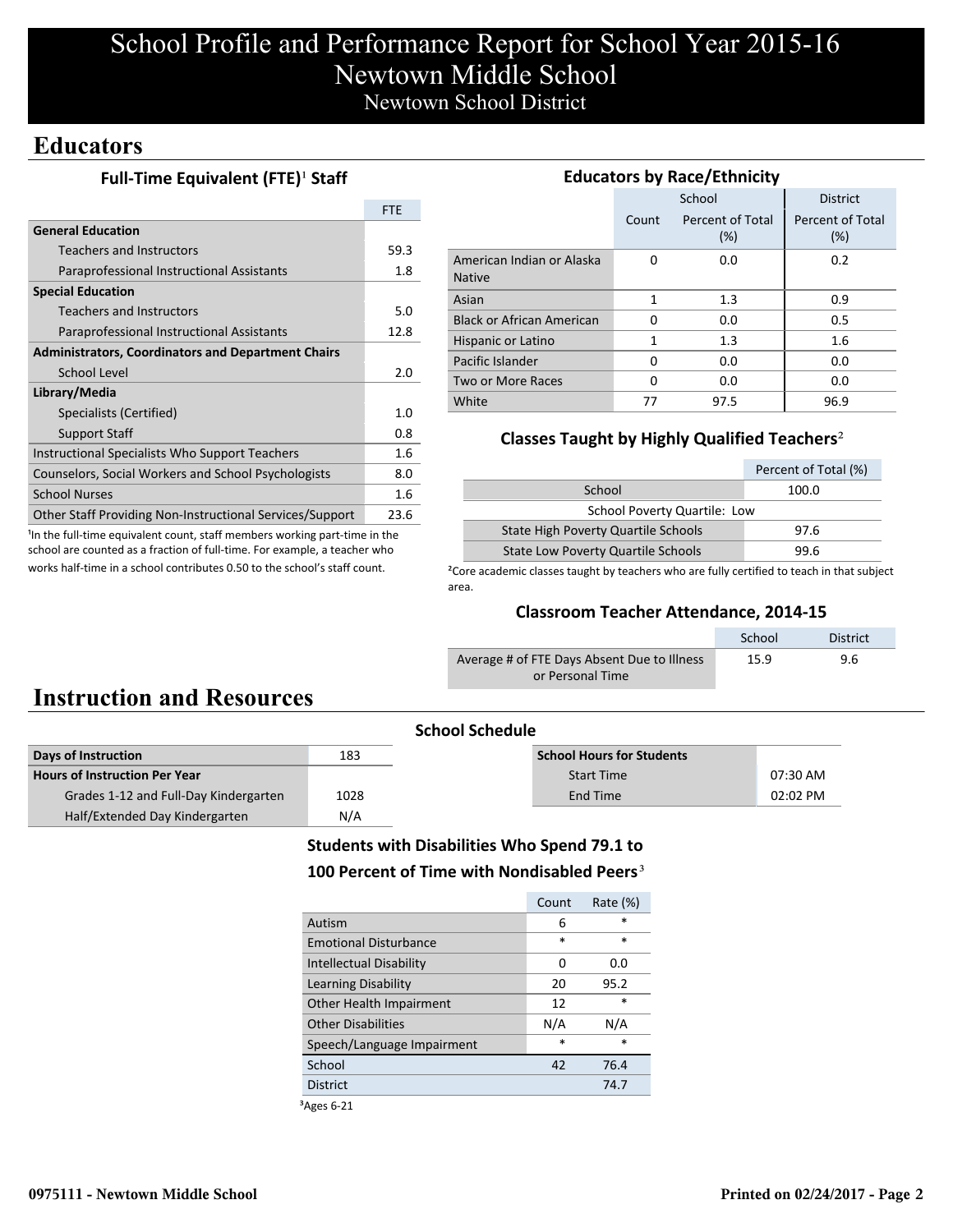## School Profile and Performance Report for School Year 2015-16 Newtown Middle School Newtown School District

### **Performance and Accountability**

#### **School Performance Index (SPI)**

A School Performance Index (SPI) is the average performance of students in a subject area (i.e., ELA, Mathematics or Science) on the state summative assessments.The SPI ranges from 0-100. An SPI is reported for all students tested in a school and for students in each individual student group. Connecticut's ultimate target for an SPI is 75.

|                                              | <b>English Language Arts(ELA)</b> |            | <b>Math</b> |            | <b>Science</b> |            |
|----------------------------------------------|-----------------------------------|------------|-------------|------------|----------------|------------|
|                                              | Count                             | <b>SPI</b> | Count       | <b>SPI</b> | Count          | <b>SPI</b> |
| American Indian or Alaska Native             | 0                                 | N/A        | 0           | N/A        | 0              | N/A        |
| Asian                                        | 39                                | 85.3       | 39          | 84.0       | 26             | 69.6       |
| <b>Black or African American</b>             | 7                                 | $\ast$     | 7           | $\ast$     | $\ast$         | $\ast$     |
| Hispanic or Latino                           | 39                                | 69.3       | 39          | 70.6       | 25             | 59.0       |
| Native Hawaiian or Other Pacific Islander    | $\Omega$                          | N/A        | $\mathbf 0$ | N/A        | 0              | N/A        |
| Two or More Races                            | 12                                | $\ast$     | 12          | $\ast$     | $\ast$         | $\ast$     |
| White                                        | 699                               | 77.3       | 697         | 75.7       | 351            | 66.0       |
| English Language Learners                    | $\ast$                            | $\ast$     | $\ast$      | $\ast$     | $\ast$         | $\ast$     |
| Non-English Language Learners                | $\ast$                            | $\ast$     | $\ast$      | $\ast$     | $\ast$         | $\ast$     |
| Eligible for Free or Reduced-Price Meals     | 62                                | 66.0       | 61          | 66.9       | 32             | 57.6       |
| Not Eligible for Free or Reduced-Price Meals | 734                               | 78.4       | 733         | 76.6       | 379            | 66.6       |
| <b>Students with Disabilities</b>            | 64                                | 56.9       | 63          | 53.3       | 32             | 55.0       |
| <b>Students without Disabilities</b>         | 732                               | 79.2       | 731         | 77.8       | 379            | 66.8       |
| <b>High Needs</b>                            | 115                               | 62.9       | 114         | 60.7       | 58             | 57.7       |
| Non-High Needs                               | 681                               | 79.8       | 680         | 78.4       | 353            | 67.2       |
| School                                       | 796                               | 77.4       | 794         | 75.9       | 411            | 65.9       |

### **National Assessment of Educational Progress (NAEP): Percent At or Above Proficient1**

|                        | <b>NAEP 2015</b> | <b>NAEP 2013</b> |          |
|------------------------|------------------|------------------|----------|
| <b>READING</b>         | Grade 4          | Grade 8          | Grade 12 |
| Connecticut            | 43%              | 43%              | 50%      |
| <b>National Public</b> | 35%              | 33%              | 36%      |
| <b>MATH</b>            | Grade 4          | Grade 8          | Grade 12 |
| Connecticut            | 41%              | 36%              | 32%      |
| <b>National Public</b> | 39%              | 32%              | 25%      |

<sup>1</sup>NAEP is often called the "Nation's Report Card." It is sponsored by the U.S. Department of Education. This table compares Connecticut's performance to that of national public school students. Performance standards for state assessments and NAEP are set independently. Therefore, one should not expect performance results to be the same [across Smarter Balanced and NAEP. Instead, NAEP results are meant to](http://www.sde.ct.gov/sde/lib/sde/pdf/evalresearch/ct_naep_2015_results_by_performance_level.pdf) complement other state assessment data. To view student subgroup performance on NAEP, click here.

### **Physical Fitness Tests: Students Reaching Health Standard**²

|                      | Percent of Students by Grade <sup>3</sup> (%) |      |      |      | <b>All Tested Grades</b> |          |
|----------------------|-----------------------------------------------|------|------|------|--------------------------|----------|
|                      | 4                                             | 6    | 8    | 10   | Count                    | Rate (%) |
| Sit & Reach          | N/A                                           | N/A  | 88.9 | N/A  | 368                      | 88.9     |
| Curl Up              | N/A                                           | N/A  | 96.5 | N/A  | 368                      | 96.5     |
| Push Up              | N/A                                           | N/A  | 84.5 | N/A  | 368                      | 84.5     |
| Mile Run/PACER       | N/A                                           | N/A  | 82.1 | N/A  | 368                      | 82.1     |
| All Tests - School   | N/A                                           | N/A  | 71.5 | N/A  | 368                      | 71.5     |
| All Tests - District | 73.5                                          | 78.8 | 71.5 | 71.9 |                          | 73.8     |

 $2$ The Connecticut Physical Fitness Assessment (CPFA) is administered to all students in Grades 4, 6, 8 and 10. The health-related fitness scores gathered through the CPFA should be used to educate and motivate children and their families to increase physical activity and develop lifetime fitness habits.

<sup>3</sup>Only students assessed in all four areas are included in this calculation.